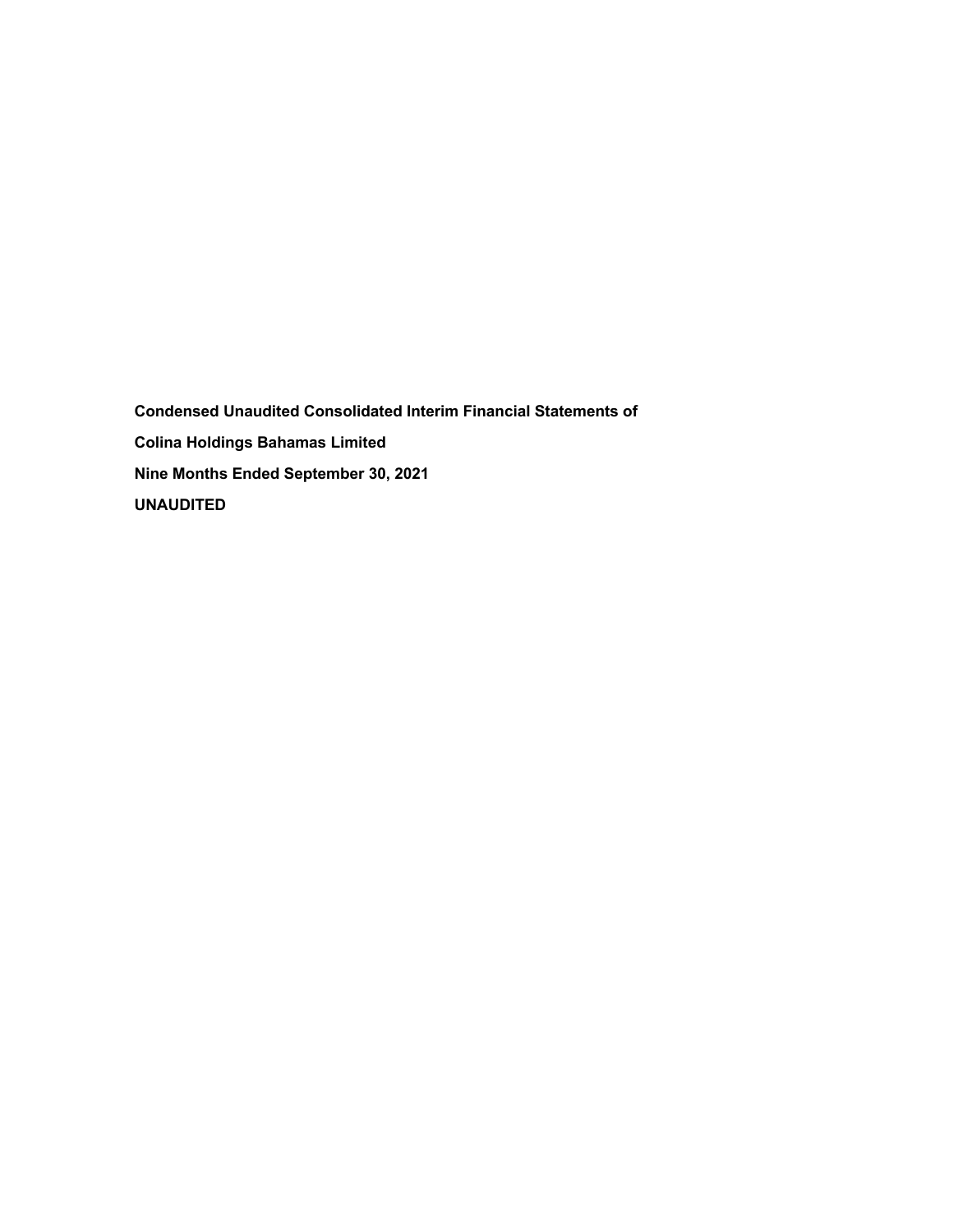# **Message from the Chairman**

Dear Shareholders,

For the nine months ended September 30, 2021, the Company recorded net income attributable to ordinary shareholders of \$12.4 million or \$0.50 per ordinary share. This compares to the net income attributable to ordinary shareholders of \$9.8 million and \$0.40 per ordinary share for the same period in 2020.

The results through September 30, 2021 continue to reflect the improved market conditions relative to 2020. Net investment income totals \$22.7 million for the 9 months ended September 30, 2021 compared to \$8.2 million for the same period in the prior year. The onset of the pandemic in 2020 contributed to significant mark to market valuation losses on investment securities negatively affecting the prior year's net investment income. Premium revenues are up, totalling \$96.4 million for the 9 months ended September 30, 2021, increasing by 2.2% over the prior year's gross written premiums of \$94.3 million.

The increases in net investment income and premium revenues resulted in revenues totalling \$127.1 million for the nine months ended September 30, 2021 compared to \$108.5 million for the same period in the prior year.

Net policyholders' benefits have increased through September 30, 2021 to \$64.4 million compared to \$60.1 million for the same period in the prior year. The September 2020 net benefits were below expected levels due to the business restrictions that were then implemented in response to the onset of the COVID-19 pandemic.

Additional reserves of \$8.0 million were booked during the period to increase the provision for future policy benefits to \$480.3 million from \$471.6 million at December 31, 2020.

During the period, the Company continued rebalancing its investment portfolio and facilitated some disposal of securities. Proceeds from these sales are reflected in the increase in cash at September 30, 2021, relative to December 31, 2020.

Total assets at September 30, 2021 were \$810.1 million with invested assets remaining the largest component of total assets, comprising 74.4% of total assets.

Shareholders' equity as at September 30, 2021 totalled \$181.9 million and is net of dividend distributions to the Class "A" preference shareholders through September 30, 2021 totalling \$1.8 million and dividends to the ordinary shareholders of \$5.4 million or \$0.22 per ordinary share.

Overall, the Company's financials continue to reflect the positive economic effects of the reopening of The Bahamas as it navigates the ongoing pandemic. CHBL remains focused on strategies that will further strengthen its balance sheet and capital position to provide the Company with the flexibility it needs to continue to meet the needs of policyholders and customers within this changing economic environment.

mus

\_\_\_\_\_\_\_\_\_\_\_\_\_\_\_\_\_\_\_\_\_\_\_\_\_\_\_\_

Terence Hilts Chairman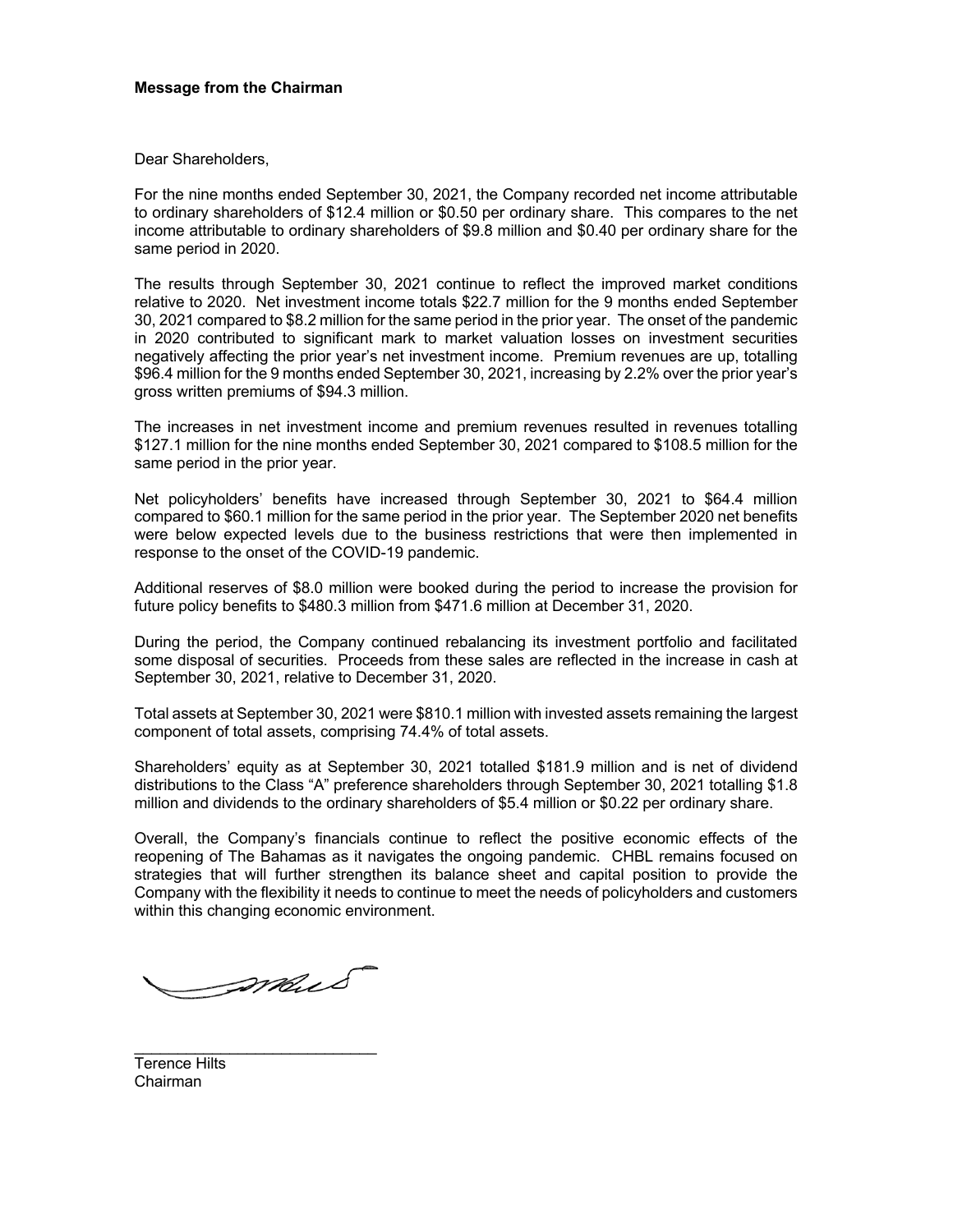# **COLINA HOLDINGS BAHAMAS LIMITED Condensed Unaudited Consolidated Interim Statement of Financial Position**

At September 30, 2021 with corresponding figures as at December 31, 2020 (Expressed in Bahamian dollars)

|                                                  |              | September 30,<br>2021 | December 31,<br>2020 |
|--------------------------------------------------|--------------|-----------------------|----------------------|
|                                                  | <b>Notes</b> | (Unaudited)           | (Audited)            |
| <b>ASSETS</b>                                    |              |                       |                      |
| Cash and demand balances                         | 3            | \$<br>46,768,119      | \$<br>31,271,815     |
| Term deposits                                    | 3,4          | 7,012,198             | 15,660,104           |
| Investment securities and other financial assets | 4            | 435,962,753           | 443,758,594          |
| Receivables and other assets                     |              | 97,934,335            | 76,410,597           |
| Reinsurance receivables                          |              | 21,487,059            | 14,962,537           |
| Reinsurance asset                                |              | 17,415,206            | 16,687,479           |
| Policy loans                                     | 4            | 66,586,791            | 67,471,882           |
| Mortgages and commercial loans                   | 4            | 21,457,869            | 23,493,544           |
| Investment properties                            | 4            | 56,609,849            | 56,609,849           |
| Equity-accounted investees                       | 4            | 15,372,854            | 14,997,768           |
| Property and equipment                           |              | 15,090,822            | 15,888,712           |
| Goodwill                                         |              | 6,418,337             | 6,418,337            |
| Other intangible assets                          |              | 1,953,403             | 1,764,472            |
| <b>Total assets</b>                              |              | 810,069,595           | \$<br>785,395,690    |
| <b>LIABILITIES</b>                               |              |                       |                      |
| Provision for future policy benefits             |              | \$<br>480,344,827     | \$<br>471,585,838    |
| Policy dividends on deposit                      |              | 28,585,161            | 28,323,445           |
| Total policy liabilities                         |              | 508,929,988           | 499,909,283          |
| Lease liabilities                                |              | 3,429,926             | 4,048,056            |
| <b>Other liabilities</b>                         |              | 95,574,381            | 81,601,269           |
| <b>Total liabilities</b>                         |              | 607,934,295           | 585,558,608          |
| <b>EQUITY</b>                                    |              |                       |                      |
| Ordinary shares                                  |              | 24,729,613            | 24,729,613           |
| Share premium                                    |              | 5,960,299             | 5,960,299            |
| Revaluation reserve                              |              | (772, 103)            | 3,765,161            |
| Retained earnings                                |              | 109,476,115           | 102,530,695          |
| Total ordinary shareholders' equity              |              | 139,393,924           | 136,985,768          |
| Preference shares                                |              | 42,500,000            | 42,500,000           |
| Total shareholders' equity                       |              | 181,893,924           | 179,485,768          |
| Non-controlling interests                        |              | 20,241,376            | 20,351,314           |
| <b>Total equity</b>                              |              | 202,135,300           | 199,837,082          |
| <b>Total liabilities and equity</b>              |              | \$<br>810,069,595     | \$<br>785,395,690    |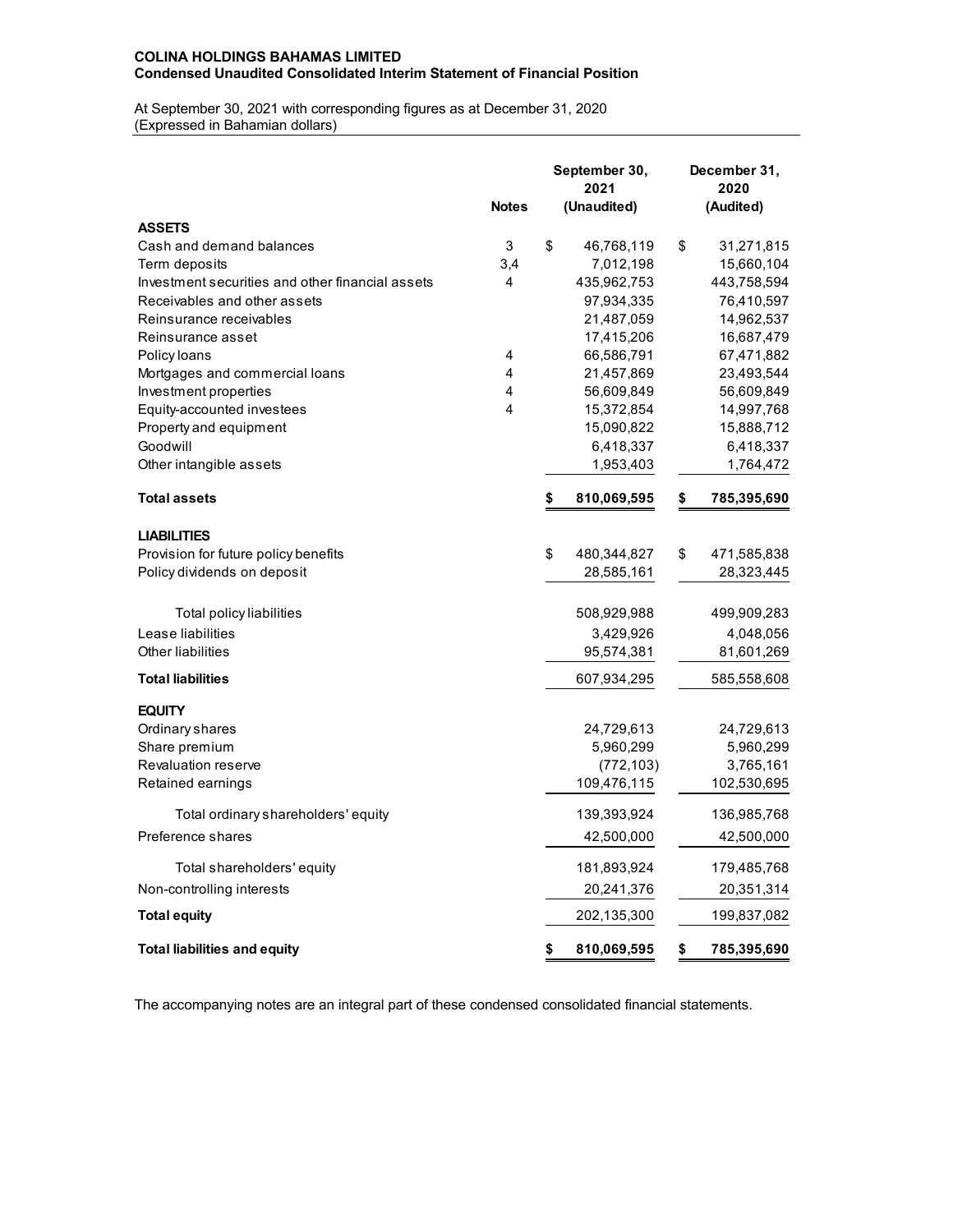For the nine months ended September 30, 2021

with corresponding figures for the nine months ended September 30, 2020

(Expressed in Bahamian dollars)

|                                                                 | <b>Notes</b> | 9 Months Ended<br>September 30<br>2021 | 9 Months Ended<br>September 30<br>2020 |
|-----------------------------------------------------------------|--------------|----------------------------------------|----------------------------------------|
| <b>Revenues:</b>                                                |              |                                        |                                        |
| Premium revenue                                                 |              | \$<br>96,403,539                       | \$<br>94,285,687                       |
| Less: Reinsurance premiums                                      |              | 12,373,755                             | 11,419,311                             |
| Net premium revenue                                             |              | 84,029,784                             | 82,866,376                             |
| Net investment income                                           |              | 22,683,409                             | 8,187,191                              |
| Share of net gain/(loss) of associates<br>Net commission income |              | 747,042<br>3,192,739                   | (823, 846)<br>2,804,426                |
| Investment management and other fees                            |              | 11,904,817                             | 11,634,064                             |
| Other income and fees                                           |              | 4,495,088                              | 3,879,187                              |
| Total revenues                                                  |              | 127,052,879                            | 108,547,398                            |
| <b>Benefits and expenses:</b>                                   |              |                                        |                                        |
| Policyholders' benefits                                         |              | 76,572,662                             | 65,828,790                             |
| Less: Reinsurance recoveries                                    |              | 12,169,929                             | 5,774,569                              |
| Net policyholders' benefits                                     |              | 64,402,733                             | 60,054,221                             |
| Changes in provision for future policy benefits                 |              | 8,031,262                              | (3, 108, 413)                          |
| General and administrative expenses                             |              | 28,870,692                             | 28,642,254                             |
| Commission expense                                              |              | 5,842,158                              | 4,832,967                              |
| Premium and other tax expense                                   |              | 3,515,869                              | 2,974,573                              |
| Finance costs and interest                                      |              | 1,060,762                              | 1,071,717                              |
| Other expenses                                                  |              | 661,519                                | 656,490                                |
| Total benefits and expenses                                     |              | 112,384,995                            | 95,123,809                             |
| Net income for the period:                                      |              | \$<br>14,667,884                       | \$<br>13,423,589                       |
| Net income attributable to:                                     |              |                                        |                                        |
| Equity shareholders of the Company                              |              | \$<br>14,218,752                       | \$<br>11,623,840                       |
| Non-controlling interests                                       |              | 449,132                                | 1,799,749                              |
| Net income for the period                                       |              | \$<br>14,667,884                       | \$<br>13,423,589                       |
| Basic earnings per ordinary share                               | 5            | \$<br>0.50                             | \$<br>0.40                             |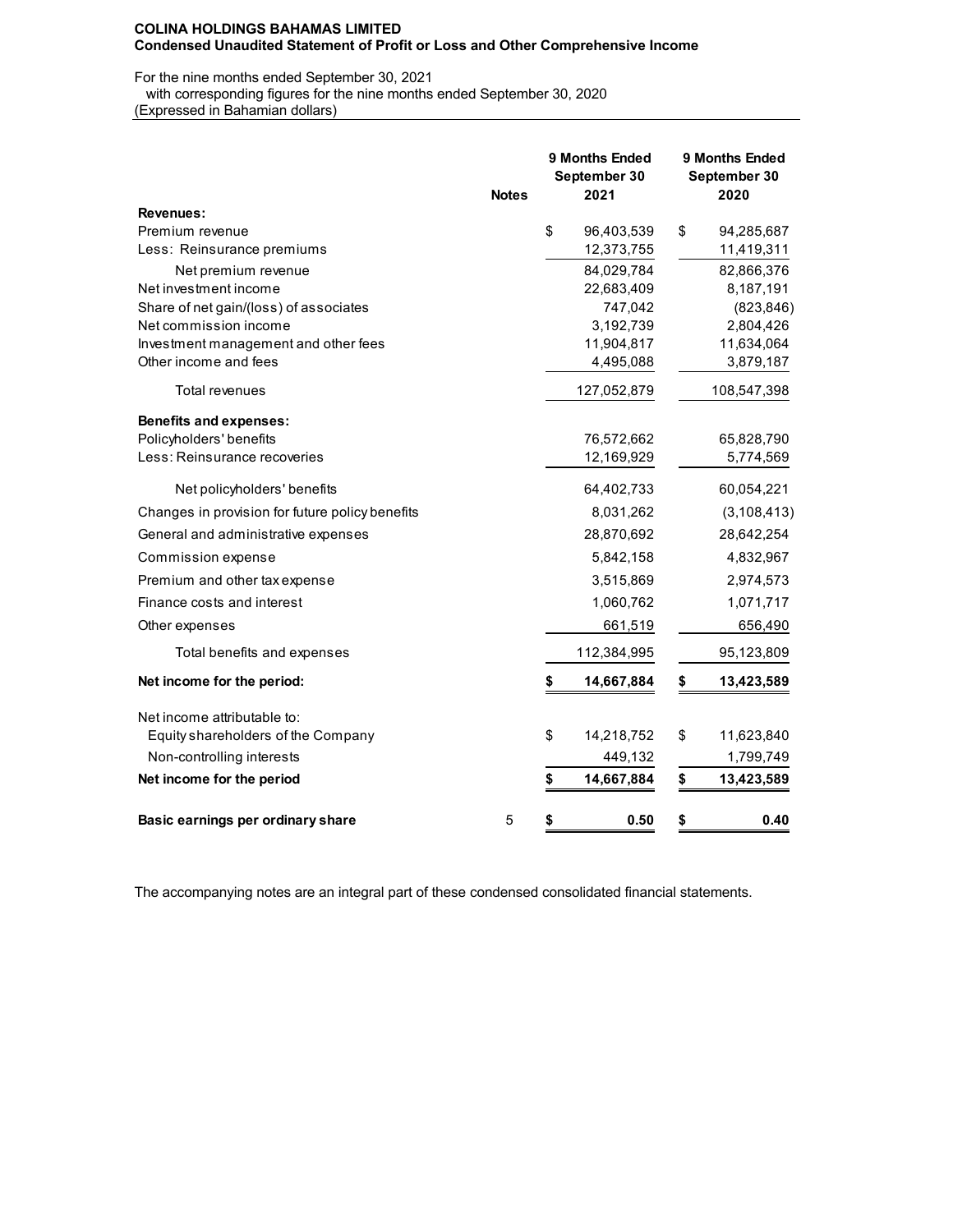For the nine months ended September 30, 2021

with corresponding figures for the nine months ended September 30, 2020

(Expressed in Bahamian dollars)

|                                                                              | <b>Notes</b> |    | <b>9 Months Ended</b><br>September 30<br>2021 | 9 Months Ended<br>September 30<br>2020 |             |  |  |  |
|------------------------------------------------------------------------------|--------------|----|-----------------------------------------------|----------------------------------------|-------------|--|--|--|
| Net income for the period                                                    |              | \$ | 14,667,884                                    | \$                                     | 13,423,589  |  |  |  |
| Other comprehensive gains/(losses):                                          |              |    |                                               |                                        |             |  |  |  |
| Items that are or will be subsequently be<br>reclassified to profit or loss: |              |    |                                               |                                        |             |  |  |  |
| Reclassification during the year to profit or loss                           |              |    |                                               |                                        | (693, 223)  |  |  |  |
| Share of OCI of Equity-Accounted Investees                                   |              |    | (371, 955)                                    |                                        | (1,203,460) |  |  |  |
| Change in available-for-sale financial assets                                |              |    | (4, 165, 309)                                 |                                        | (7,666,947) |  |  |  |
| Other comprehensive expense for the period                                   |              |    | (4,537,264)                                   |                                        | (9,563,630) |  |  |  |
| Total comprehensive income for the period                                    |              |    | 10,130,620                                    | S                                      | 3,859,959   |  |  |  |
| Attributable to:                                                             |              |    |                                               |                                        |             |  |  |  |
| Equity shareholders of the Company                                           |              | \$ | 9,681,488                                     | \$                                     | 2,060,210   |  |  |  |
| Non-controlling interests                                                    |              |    | 449,132                                       |                                        | 1,799,749   |  |  |  |
| Total comprehensive income for the period                                    |              |    | 10,130,620                                    | \$                                     | 3,859,959   |  |  |  |
| Comprehensive earnings per ordinary share                                    | 5            | \$ | 0.32                                          | \$                                     | 0.01        |  |  |  |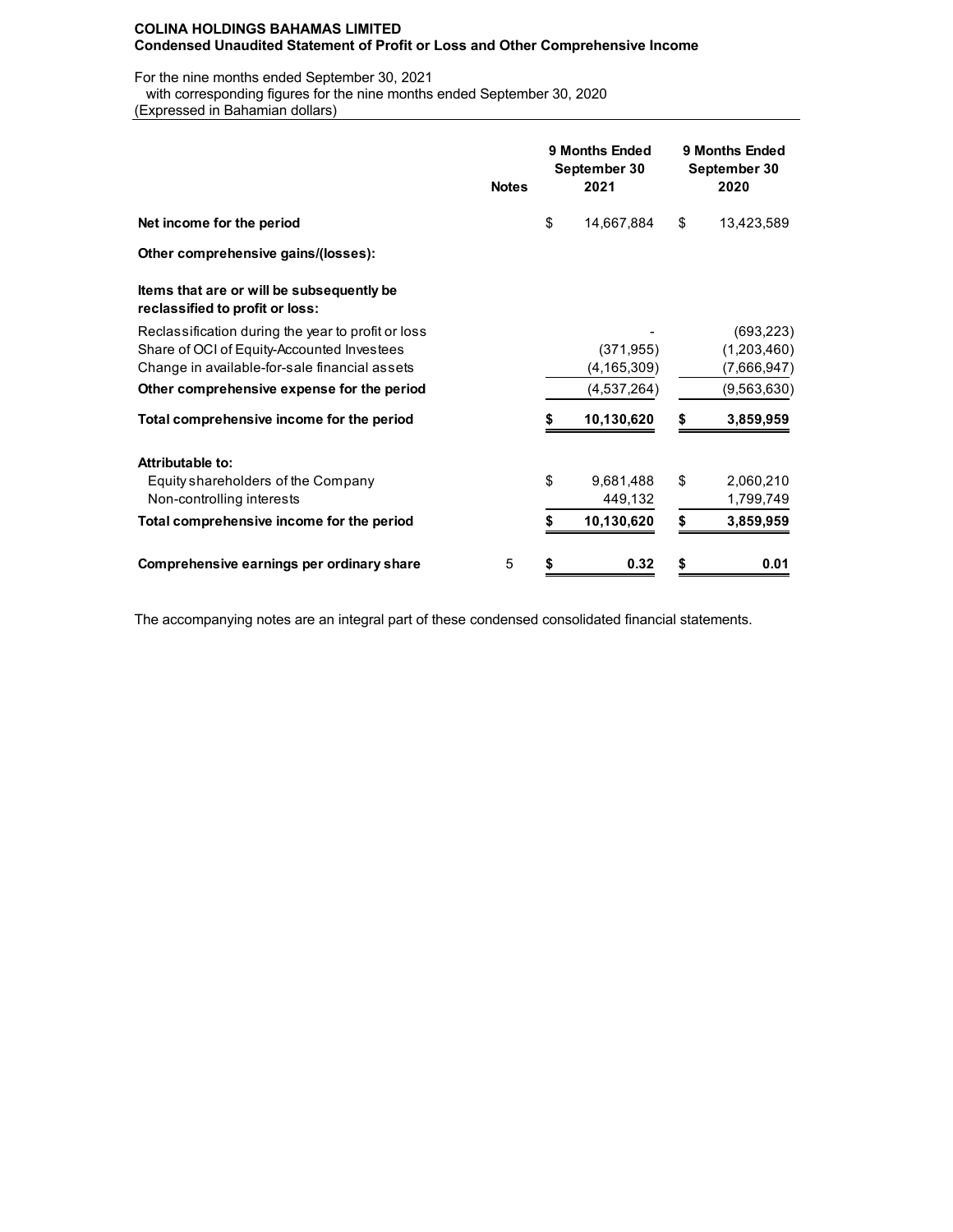For the three months ended September 30, 2021

with corresponding figures for the three months ended September 30, 2020

(Expressed in Bahamian dollars)

|                                                 | <b>Notes</b> | <b>3 Months Ended</b><br>September 30<br>2021 |             | <b>3 Months Ended</b><br>September 30<br>2020 |            |  |
|-------------------------------------------------|--------------|-----------------------------------------------|-------------|-----------------------------------------------|------------|--|
| <b>Revenues:</b>                                |              |                                               |             |                                               |            |  |
| Premium revenue                                 |              | \$                                            | 31,866,527  | \$                                            | 33,609,931 |  |
| Less: Reinsurance premiums                      |              |                                               | 4,386,746   |                                               | 3,809,496  |  |
| Net premium revenue                             |              |                                               | 27,479,781  |                                               | 29,800,435 |  |
| Net investment income                           |              |                                               | 1,113,560   |                                               | 7,063,254  |  |
| Share of net gain of associates                 |              |                                               | 322,237     |                                               | 262,730    |  |
| Net commission income                           |              |                                               | 1,005,594   |                                               | 794,232    |  |
| Investment management and other fees            |              |                                               | 3,842,457   |                                               | 4,257,357  |  |
| Other income                                    |              |                                               | 1,736,233   |                                               | 1,917,180  |  |
| <b>Total revenues</b>                           |              |                                               | 35,499,862  |                                               | 44,095,188 |  |
| <b>Benefits and expenses:</b>                   |              |                                               |             |                                               |            |  |
| Policyholders' benefits                         |              |                                               | 26,237,005  |                                               | 24,068,769 |  |
| Less: Reinsurance recoveries                    |              |                                               | 4,889,009   |                                               | 2,675,736  |  |
| Net policyholders' benefits                     |              |                                               | 21,347,996  |                                               | 21,393,033 |  |
| Changes in provision for future policy benefits |              |                                               | (1,550,550) |                                               | 3,919,043  |  |
| General and administrative expenses             |              |                                               | 8,963,053   |                                               | 9,570,747  |  |
| Commissions                                     |              |                                               | 2,017,456   |                                               | 1,524,940  |  |
| Premium and other tax expense                   |              |                                               | 1,162,195   |                                               | 996,190    |  |
| Finance costs                                   |              |                                               | 348,700     |                                               | 354,578    |  |
| Other expenses                                  |              |                                               | 200,451     |                                               | 250,135    |  |
| Total benefits and expenses                     |              |                                               | 32,489,301  |                                               | 38,008,666 |  |
| Net income for the period:                      |              | \$                                            | 3,010,561   | \$                                            | 6,086,522  |  |
|                                                 |              |                                               |             |                                               |            |  |
| Net income attributable to:                     |              |                                               |             |                                               |            |  |
| Equity shareholders of the Company              |              | \$                                            | 3,076,743   | \$                                            | 5,618,611  |  |
| Non-controlling interests                       |              |                                               | (66, 182)   |                                               | 467,911    |  |
| Net income for the period                       |              | \$                                            | 3,010,561   | \$                                            | 6,086,522  |  |
| Basic earnings per share                        | 5            | \$                                            | 0.10        | \$                                            | 0.20       |  |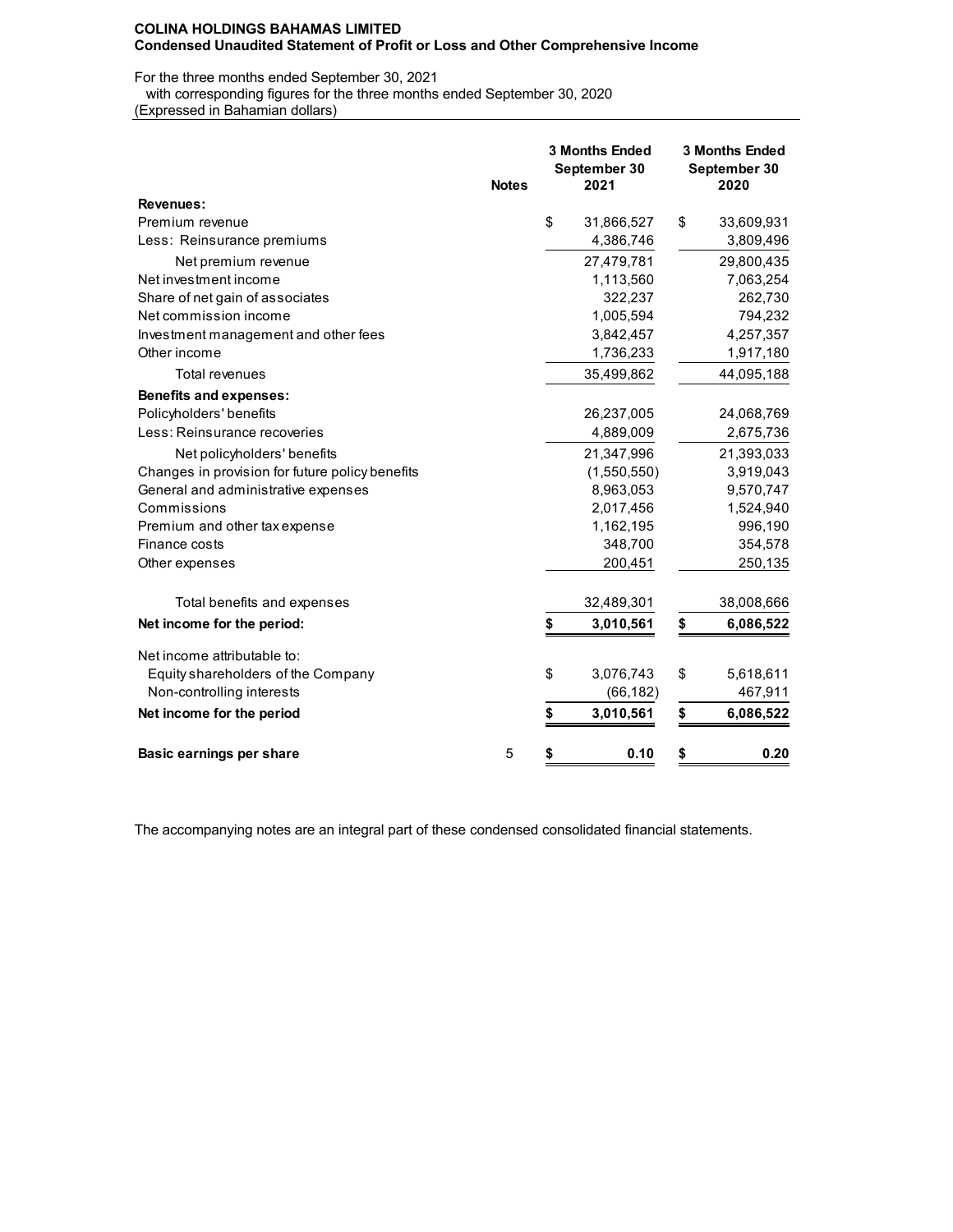For the three months ended September 30, 2021

with corresponding figures for the three months ended September 30, 2020

(Expressed in Bahamian dollars)

|                                                                              | <b>Notes</b> | <b>3 Months Ended</b><br>September 30<br>2021 | <b>3 Months Ended</b><br>September 30<br>2020 |            |  |  |
|------------------------------------------------------------------------------|--------------|-----------------------------------------------|-----------------------------------------------|------------|--|--|
| Net income for the period                                                    |              | \$<br>3,010,561                               | \$                                            | 6,086,522  |  |  |
| Other comprehensive gains/(losses):                                          |              |                                               |                                               |            |  |  |
| Items that are or will be subsequently be<br>reclassified to profit or loss: |              |                                               |                                               |            |  |  |
| Reclassification during the year to profit or loss                           |              |                                               |                                               | (421, 644) |  |  |
| Share of OCI of Equity-Accounted Investees                                   |              | (482, 463)                                    |                                               | (28, 335)  |  |  |
| Change in available-for-sale financial assets                                |              | (1, 116, 484)                                 |                                               | (173, 775) |  |  |
| Other comprehensive expense for the period                                   |              | \$<br>(1,598,947)                             | \$                                            | (623, 754) |  |  |
| Total comprehensive income for the period                                    |              | 1,411,614                                     | S                                             | 5,462,768  |  |  |
| Attributable to:                                                             |              |                                               |                                               |            |  |  |
| Equity shareholders of the Company                                           |              | \$<br>1,477,796                               | \$                                            | 4,994,857  |  |  |
| Non-controlling interests                                                    |              | (66,182)                                      |                                               | 467,911    |  |  |
| Total comprehensive income for the period                                    |              | 1,411,614                                     | \$                                            | 5,462,768  |  |  |
| Comprehensive earnings per ordinary share                                    | 5            | \$<br>0.04                                    | \$                                            | 0.18       |  |  |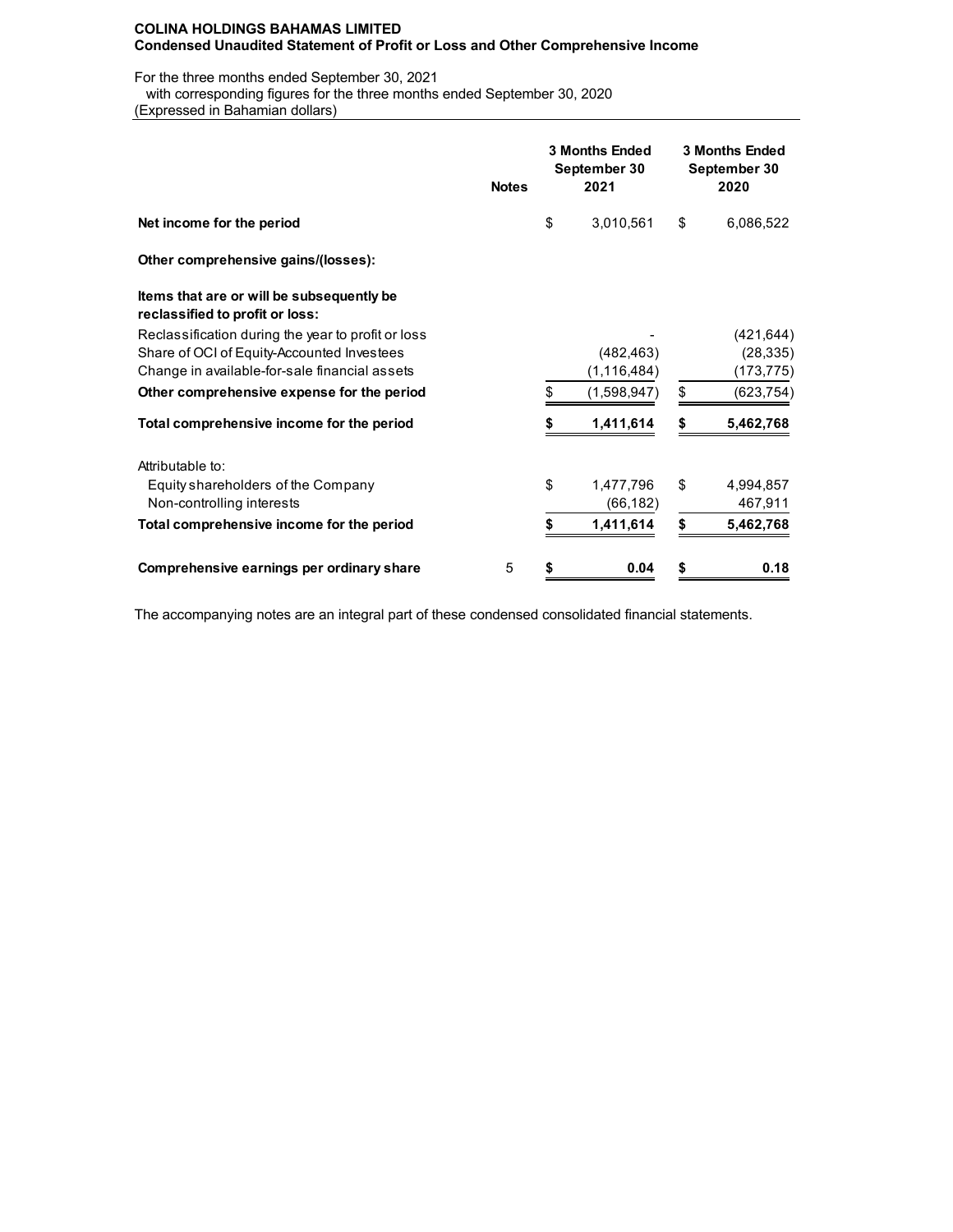# **COLINA HOLDINGS BAHAMAS LIMITED Condensed Unaudited Consolidated Statement of Changes in Equity**

# For the nine months ended September 30, 2021

with corresponding figures for the nine months ended September 30, 2020

(Expressed in Bahamian dollars)

|                                                               | <b>Notes</b> |    | Ordinary<br><b>Share</b><br>Capital |      | <b>Share</b><br>Premium  |      | <b>Revaluation</b><br><b>Reserve</b> |     | <b>Retained</b><br><b>Earnings</b> |     | Preference<br><b>Share</b><br>Capital |     | Non-controlling<br><b>Interests</b> |    | <b>Total</b><br><b>Equity</b> |
|---------------------------------------------------------------|--------------|----|-------------------------------------|------|--------------------------|------|--------------------------------------|-----|------------------------------------|-----|---------------------------------------|-----|-------------------------------------|----|-------------------------------|
| Balance, January 1, 2020                                      |              | £. | 24,729,613                          | - \$ | 5,960,299                | -\$  | 14,317,456                           | \$  | 90,209,720                         | -\$ | 42,500,000                            | -\$ | 19,664,160                          | -S | 197,381,248                   |
| Net loss on remeasurement of<br>available-for-sale securities |              |    |                                     |      |                          |      |                                      |     |                                    |     |                                       |     |                                     |    |                               |
| to fair value                                                 |              |    |                                     |      |                          |      | (7,666,947)                          |     |                                    |     |                                       |     |                                     |    | (7,666,947)                   |
| Realized losses on available-for-sale securities              |              |    |                                     |      |                          |      | (693, 223)                           |     |                                    |     |                                       |     |                                     |    | (693, 223)                    |
| Share of OCI of Equity-Accounted Investees                    |              |    |                                     |      |                          |      | (1,203,460)                          |     |                                    |     |                                       |     |                                     |    | (1,203,460)                   |
| Changes in non-controlling interests                          |              |    |                                     |      |                          |      |                                      |     |                                    |     |                                       |     | (1,072,266)                         |    | (1,072,266)                   |
| Net income for the period                                     |              |    |                                     |      |                          |      |                                      |     | 11,623,840                         |     |                                       |     | 1,799,749                           |    | 13,423,589                    |
| Ordinary share dividend                                       | 5            |    |                                     |      |                          |      |                                      |     | (5,440,518)                        |     |                                       |     |                                     |    | (5,440,518)                   |
| Preference share dividends                                    | 5            |    |                                     |      |                          |      |                                      |     | (1,832,814)                        |     |                                       |     |                                     |    | (1,832,814)                   |
| Balance, September 30, 2020                                   |              |    | 24,729,613                          |      | 5,960,299                | - \$ | 4,753,826                            | S   | 94,560,228                         |     | 42,500,000                            |     | 20,391,643                          |    | 192,895,609                   |
| Balance, January 1, 2021<br>Net loss on remeasurement of      |              | \$ | 24,729,613                          | - \$ | 5,960,299                | - \$ | 3,765,161                            | -\$ | 102,530,695 \$                     |     | 42,500,000                            | -\$ | 20,351,314                          | -S | 199,837,082                   |
| available-for-sale securities                                 |              |    |                                     |      |                          |      |                                      |     |                                    |     |                                       |     |                                     |    |                               |
| to fair value                                                 |              |    |                                     |      |                          |      | (4, 165, 309)                        |     |                                    |     |                                       |     |                                     |    | (4, 165, 309)                 |
| Share of OCI of Equity-Accounted Investees                    |              |    |                                     |      | $\overline{\phantom{a}}$ |      | (371, 955)                           |     |                                    |     |                                       |     |                                     |    | (371, 955)                    |
| Changes in non-controlling interests                          |              |    |                                     |      |                          |      |                                      |     |                                    |     |                                       |     | (559,070)                           |    | (559,070)                     |
| Net income for the period                                     |              |    |                                     |      |                          |      |                                      |     | 14,218,752                         |     |                                       |     | 449,132                             |    | 14,667,884                    |
| Ordinary share dividend                                       | 5            |    |                                     |      |                          |      |                                      |     | (5,440,518)                        |     |                                       |     |                                     |    | (5,440,518)                   |
| Preference share dividends                                    | 5            |    |                                     |      |                          |      |                                      |     | (1,832,814)                        |     |                                       |     |                                     |    | (1,832,814)                   |
| Balance, September 30, 2021                                   |              |    | 24,729,613                          | S    | 5,960,299                | \$   | $(772, 103)$ \$                      |     | 109,476,115                        | -5  | 42,500,000                            | S   | 20,241,376                          |    | 202,135,300                   |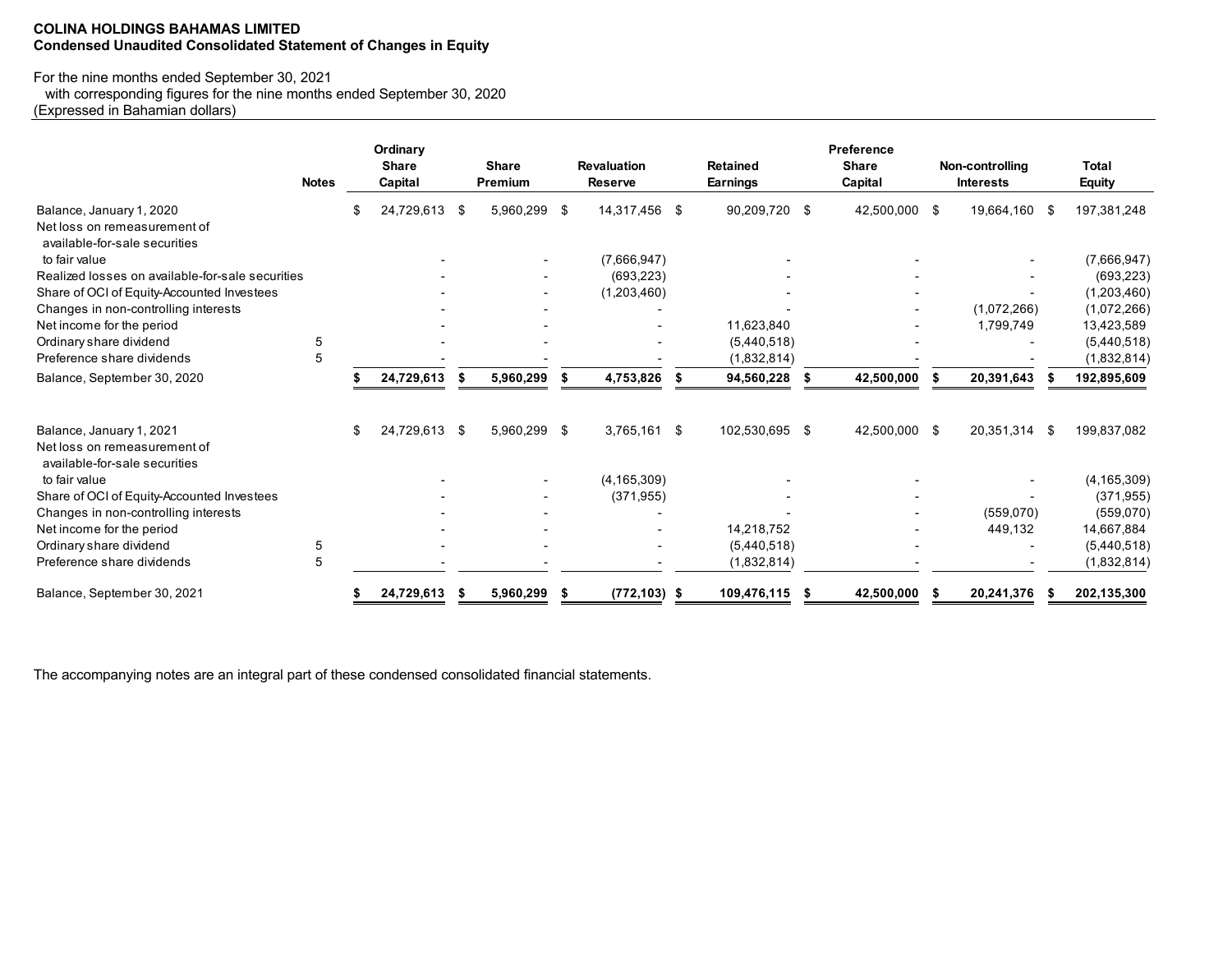#### **COLINA HOLDINGS BAHAMAS LIMITED Condensed Unaudited Consolidated Statement of Cash Flows**

For the nine months ended September 30, 2021

with corresponding figures for the nine months ended September 30, 2020

(Expressed in Bahamian dollars)

| <b>Notes</b>                                                | 9 Months Ended<br>September 30<br>2021 |    | 9 Months Ended<br>September 30<br>2020 |
|-------------------------------------------------------------|----------------------------------------|----|----------------------------------------|
| Cash flows from operating activities:                       |                                        |    |                                        |
| Net income                                                  | \$<br>14,667,884                       | \$ | 13,423,589                             |
| Adjustments to reconcile net income to net cash             |                                        |    |                                        |
| used in operating activities:                               |                                        |    |                                        |
| Change in unrealized loss on fair value                     |                                        |    |                                        |
| through income securities                                   | 3,692,910                              |    | 15,938,248                             |
| Increase/(decrease) in provision for future policy benefits |                                        |    |                                        |
| net of reinsurance assets                                   | 8,031,262                              |    | (3, 108, 413)                          |
| Changes in loss provisions for loans and receivables        | 2,165,776                              |    | 1,254,497                              |
| Depreciation and impairment/amortization charges            | 1,158,130                              |    | 1,939,558                              |
| Net realized (gains)/losses on sale of available-for-sale   |                                        |    |                                        |
| securities                                                  | (175, 899)                             |    | 283,609                                |
| Interest income                                             | (28, 284, 869)                         |    | (26, 866, 714)                         |
| Dividend income                                             | (942, 294)                             |    | (2, 124, 527)                          |
| Operating cash flows before changes in operating            |                                        |    |                                        |
| assets and liabilities                                      | 312,900                                |    | 739,847                                |
| Changes in operating assets and liabilities:                |                                        |    |                                        |
| (Increase)/decrease in other assets                         | (26, 579, 143)                         |    | 6,649,782                              |
| Increase in other liabilities                               | 14,234,828                             |    | 5,540,553                              |
| Net cash (used in)/provided by operating activities         | (12,031,415)                           |    | 12,930,182                             |

(Continued)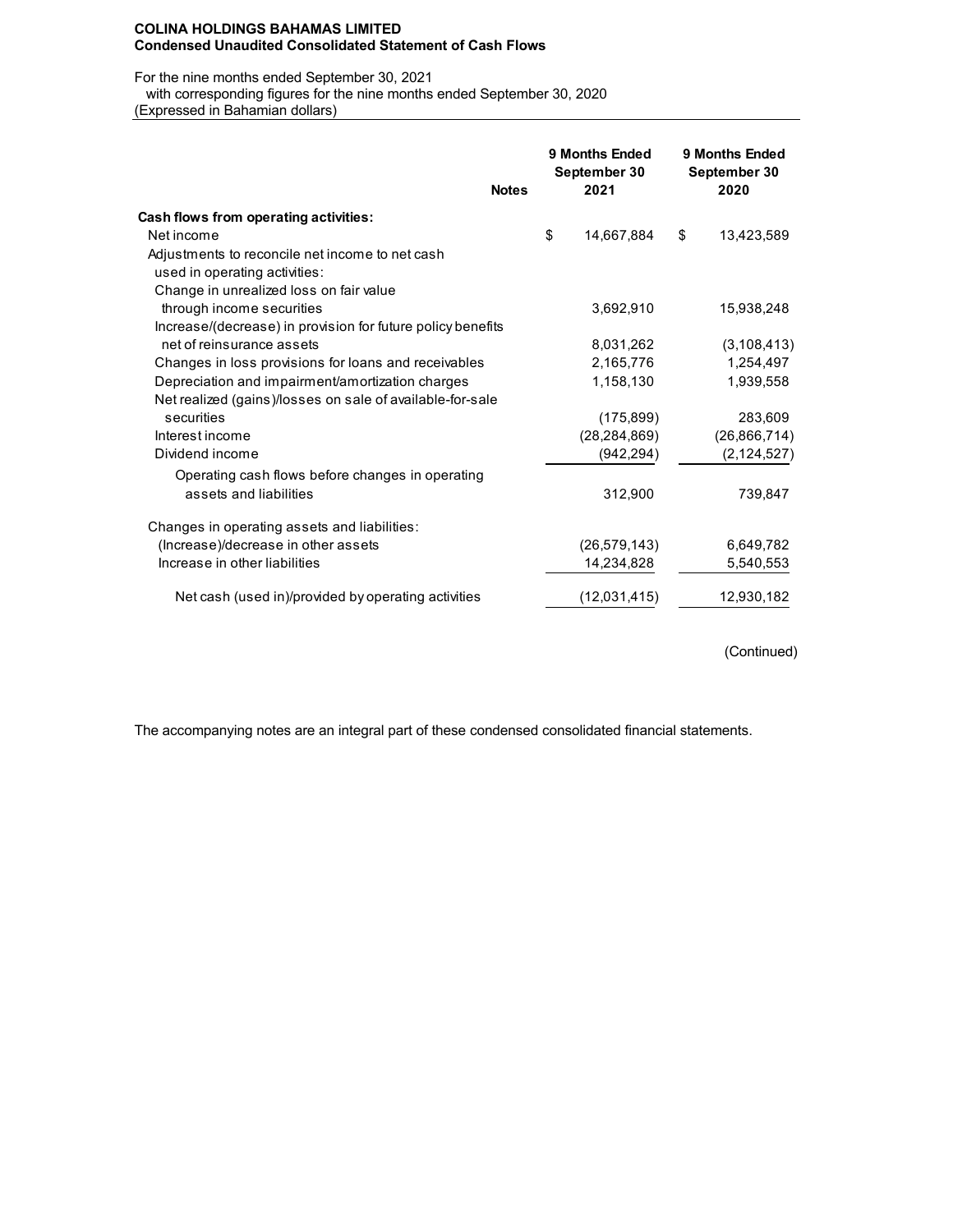#### **COLINA HOLDINGS BAHAMAS LIMITED Condensed Unaudited Consolidated Statement of Cash Flows**

For the nine months ended September 30, 2021

 with corresponding figures for the nine months ended September 30, 2020 (Expressed in Bahamian dollars)

|                                                       | 9 Months Ended<br>September 30<br>2021 | <b>9 Months Ended</b><br>September 30<br>2020 |
|-------------------------------------------------------|----------------------------------------|-----------------------------------------------|
| Cash flows from investing activities:                 |                                        |                                               |
| Decrease in term deposits with original maturities    |                                        |                                               |
| greater than 90 days                                  | 8,437,116                              | 654,887                                       |
| Fair value through income securities purchased        | (13,093,616)                           | (14,023,116)                                  |
| Proceeds on disposal of fair value through income     |                                        |                                               |
| securities                                            | 9,633,812                              | 19,461,438                                    |
| Available-for-sale securities purchased               | (32, 914, 801)                         | (49, 397, 930)                                |
| Proceeds on disposal of available-for-sale securities | 36,488,126                             | 25,217,967                                    |
| Repayment on loan to SBL Ltd.                         |                                        | 1,611,642                                     |
| Decrease in loans to policyholders                    | 1,082,434                              | 556,629                                       |
| Disposal of investment property                       |                                        | 1,341,251                                     |
| Net change in mortgage and commercial loans           | 1,069,723                              | 720,480                                       |
| Interest received                                     | 24,671,544                             | 23,054,503                                    |
| Dividends received                                    | 942,294                                | 2,124,527                                     |
| Additions to property and equipment                   | (36, 206)                              | (544,001)                                     |
| Additions to other intangible assets                  | (512, 965)                             |                                               |
| Net cash provided by investing activities             | 35,767,461                             | 10,778,276                                    |
| Cash flows used in financing activities:              |                                        |                                               |
| Changes in non-controlling interests                  | (559,070)                              | (1,072,266)                                   |
| Dividend to ordinary shareholders                     | (5,440,518)                            | (5,440,518)                                   |
| Dividends to preference shareholders                  | (1,832,814)                            | (1,832,814)                                   |
| Repayments of lease liabilities                       | (618, 130)                             | (2,648,485)                                   |
| Net cash used in financing activities                 | (8,450,532)                            | (10, 994, 083)                                |
| Net increase in cash and cash equivalents             | 15,285,514                             | 12,714,375                                    |
| Cash and cash equivalents, beginning of period        | 33,984,653                             | 43,963,172                                    |
| 3<br>Cash and cash equivalents, end of period         | 49,270,167<br>\$                       | \$<br>56,677,547                              |

(Concluded)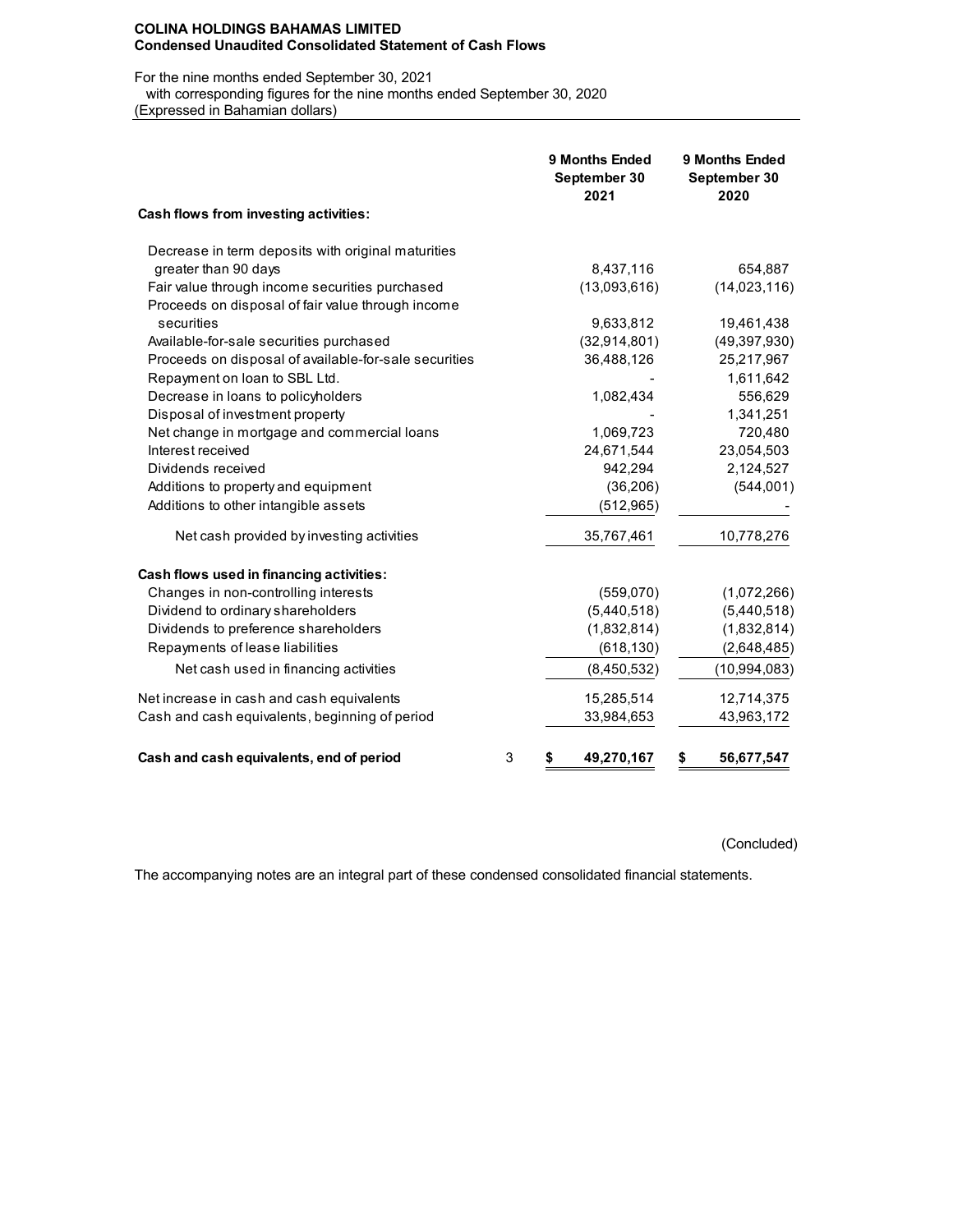For the period ended September 30, 2021 (Expressed in Bahamian dollars)

# **1. General Information**

Colina Holdings Bahamas Limited ("the Company") was incorporated under the laws of the Commonwealth of The Bahamas on July 6, 1993.

The Company acts principally as a holding company of its principal subsidiaries, Colina Insurance Limited ("Colina"), a wholly-owned life and health insurer incorporated in The Bahamas; Colina General Insurance Agents & Brokers Limited ("CGIA"), a wholly-owned general insurance agent and broker; Colina Financial Advisors Ltd. ("CFAL"), a wholly-owned financial services company; Indigo Insurance (Bahamas) Limited ("Indigo") a wholly-owned general insurer.

Colina is registered to operate as a life and health insurer in The Bahamas, The Cayman Islands, and The Turks and Caicos Islands. CGIA holds a dual registration as a general insurance broker and agent for operations in The Bahamas. CFAL is licensed as a broker dealer in The Bahamas. Indigo is registered to operate as a general insurer in The Bahamas.

The ordinary shares of the Company are listed on the Bahamas International Securities Exchange. At September 30, 2021 approximately 58.1% (December 31, 2020: 58.1%) of the Company's issued ordinary shares were owned by AF Holdings Ltd. ("AFH") and 41.9% (December 31, 2020: 41.9%) by the Bahamian public.

The registered office of the Company is located at Trinity Place Annex, Frederick and Shirley Streets, P.O. Box N-4805, Nassau, The Bahamas and its principal place of business is located at 308 East Bay Street, P.O. Box N-4728, Nassau, The Bahamas.

# **2. Significant Accounting Policies**

The consolidated financial statements have been prepared in accordance with International Financial Reporting Standards ("IFRS") for interim financial information. Accordingly, they do not include all of the information and footnotes required by IFRS for complete financial statements. In the opinion of management, these unaudited condensed consolidated financial statements reflect all adjustments (consisting of normal recurring accruals) considered necessary for a fair presentation of the Company's financial position and results of operations as at the end of and for the periods presented. All significant intercompany accounts and transactions have been eliminated from these statements. The preparation of unaudited condensed consolidated financial statements in conformity with IFRS requires management to make estimates and assumptions that affect the reported amounts of assets and liabilities and disclosure of contingent assets and liabilities at the date of the financial statements and the reported amounts of revenues and expenses during the reporting period. Actual results could differ from these estimates.

# **3. Cash and Cash Equivalents**

For the purposes of the consolidated statement of cash flows, cash and cash equivalents are comprised of the following:

|                                            | September 30,<br>2021 | September 30,<br>2020 |             |  |  |
|--------------------------------------------|-----------------------|-----------------------|-------------|--|--|
| Term deposits                              | \$<br>7,012,198       | \$                    | 15,015,690  |  |  |
| Less: Deposits with original maturities of |                       |                       |             |  |  |
| greater than 90 days                       | (4,510,150)           |                       | (4,515,690) |  |  |
| Short-term deposits                        | 2,502,048             |                       | 10,500,000  |  |  |
| Cash and demand balances                   | 46,768,119            |                       | 46,177,547  |  |  |
| Total cash and cash equivalents            | \$<br>49,270,167      | \$                    | 56,677,547  |  |  |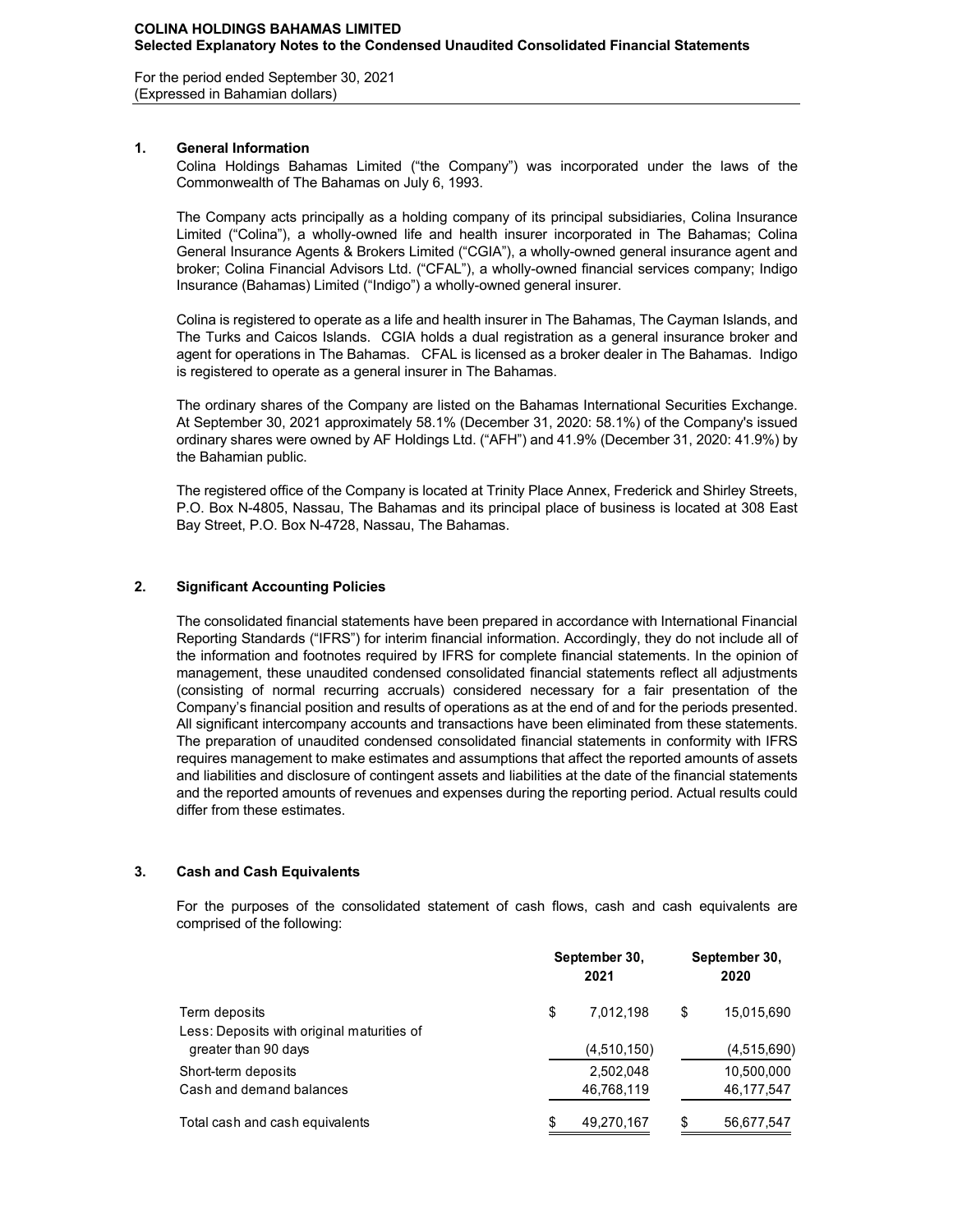# **COLINA HOLDINGS BAHAMAS LIMITED Selected Explanatory Notes to the Condensed Unaudited Consolidated Financial Statements**

For the period ended September 30, 2021 (Expressed in Bahamian dollars)

# **4. Invested Assets**

The following represent the Company's total invested assets which are comprised of the following:

|                                                  |  | September 30,<br>2021 | December 31,<br>2020 |             |  |  |  |
|--------------------------------------------------|--|-----------------------|----------------------|-------------|--|--|--|
| Term deposits                                    |  | 7.012.198             | \$                   | 15,660,104  |  |  |  |
| Investment securities and other financial assets |  | 435,962,753           |                      | 443,758,594 |  |  |  |
| Mortgages and commercial loans                   |  | 21,457,869            |                      | 23,493,544  |  |  |  |
| Policy loans                                     |  | 66,586,791            |                      | 67,471,882  |  |  |  |
| Investment properties                            |  | 56,609,849            |                      | 56,609,849  |  |  |  |
| Equity-accounted investees                       |  | 15,372,854            |                      | 14,997,768  |  |  |  |
| Total invested assets                            |  | 603,002,314           |                      | 621,991,741 |  |  |  |

Invested assets comprise 74.4% of total assets at September 30, 2021 (December 31, 2020: 79.2%).

# **5. Earnings Per Share and Dividends Per Share**

Basic earnings per ordinary share is calculated by dividing net income attributable to ordinary shareholders of the Company by the weighted average number of ordinary shares issued and outstanding during the period, excluding ordinary shares of the Company acquired by Colina held as treasury shares. There were no treasury shares held by Colina as at September 30, 2021 (September 30, 2020: nil). **9 Months 9 Months**

|                                                        | <b>9 MONTAS</b><br>Ended<br><b>September 30, 2021</b> | <b>9 MONTAS</b><br>Ended<br><b>September 30, 2020</b> |            |  |  |  |
|--------------------------------------------------------|-------------------------------------------------------|-------------------------------------------------------|------------|--|--|--|
| Net income attributable to equity shareholders         | 14,218,752                                            | \$                                                    | 11,623,840 |  |  |  |
| Net income attributable to ordinary shareholders       | 12,385,938                                            | \$                                                    | 9,791,026  |  |  |  |
| Weighted average number of ordinary shares outstanding | 24,729,613                                            |                                                       | 24,729,613 |  |  |  |
| Basic earnings per ordinary share                      | \$<br>0.50                                            | \$                                                    | 0.40       |  |  |  |

|                                                            | 9 Months<br><b>Ended</b><br><b>September 30, 2021</b> | 9 Months<br>Ended<br><b>September 30, 2020</b> |
|------------------------------------------------------------|-------------------------------------------------------|------------------------------------------------|
| Comprehensive income attributable to equity shareholders   | 9,681,488<br>S                                        | \$<br>2,060,210                                |
| Comprehensive income attributable to ordinary shareholders | 7,848,674<br>S                                        | \$<br>227,396                                  |
| Weighted average number of ordinary shares outstanding     | 24,729,613                                            | 24,729,613                                     |
| Comprehensive earnings per ordinary share                  | \$<br>0.32                                            | \$<br>0.01                                     |